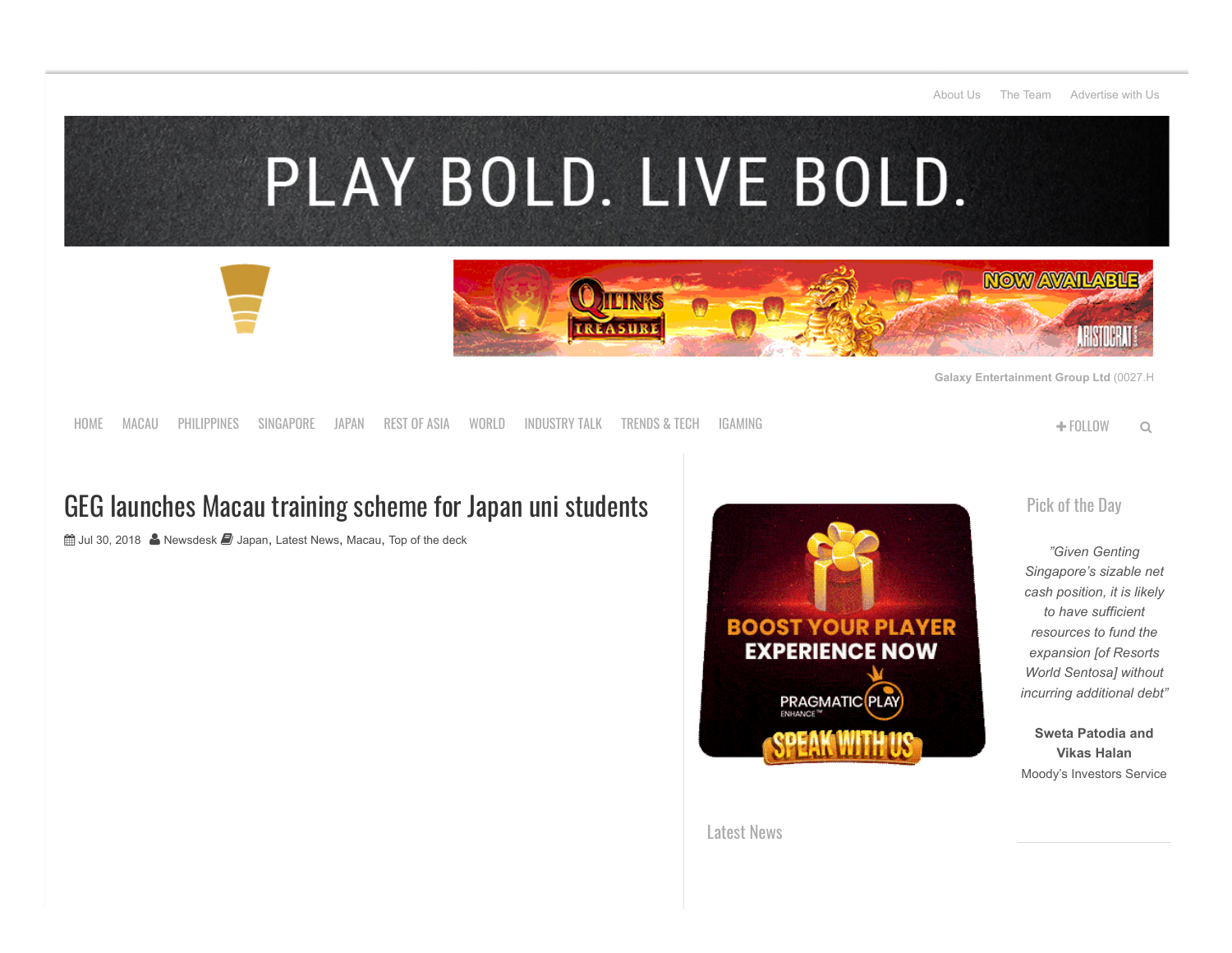

Macau-based casino operator Galaxy Entertainment Group Ltd – also known as GEG – announced on Monday a scheme to bring to Macau groups of Japanese university students, for them to learn more about integrated resort management.

The scheme – dubbed "GEG Japan-Macau Integrated Resort Management Mentorship Pilot Scheme" – is jointly organised by Galaxy Entertainment, Galaxy Entertainment Group Foundation and Japan's Toyo University, and supported by the University of Macau.

A first group of students from the Faculty of International Tourism Studies at Toyo University in Tokyo is poised to visit Macau under the programme, for a total of four weeks in August. They will attend lectures provided by faculty members of the International Integrated Resort Management Programme at University of Macau, and mentoring sessions conducted by Galaxy Entertainment executives across a wide variety of topics.

"This first 'class of 2018' will be one of many groups of students that Galaxy Entertainment plans to host in Macau as it evolves the scheme to include other tertiary institutions across Japan in the years to come," said the firm in a press release.

Presented as "the first of its kind", the programme has been "designed to support academic institutions and their undergraduate students in Japan to learn about integrated resort management as this new industry prepares to be introduced to the Japan market."



## Macau [February casino](https://www.ggrasia.com/macau-february-casino-ggr-up-22pct-m-o-m-govt/) GGR up 22pct m-o-m: govt

## **■Mar 01, 2022**

Macau's February casino gross gaming revenue (GGR) was up 22.3 percent month-on-month, and also rose year-on-year, according to data released on Tuesday by the local regulator, the Gaming...

**[Read More](https://www.ggrasia.com/macau-february-casino-ggr-up-22pct-m-o-m-govt/)**



[M](https://www.ggrasia.com/melinda-chan-succeeds-levo-chan-as-macau-legend-ceo/)elinda Chan [succeeds](https://www.ggrasia.com/melinda-chan-succeeds-levo-chan-as-macau-legend-ceo/) Levo Chan as Macau Legend CEO **曲** Mar 01, 2022



[Donaco 1H](https://www.ggrasia.com/donaco-1h-flags-going-concern-risk-cambodia-op-still-shut/) flags going concern risk, Cambodia op still shut **曲 Mar 01, 2022** 



Most Popular



www.tkhsgroup.com

Covid mass testing again in [mainland](https://www.ggrasia.com/covid-mass-testing-again-in-mainland-places-next-to-macau/) places next to Macau

Sign up to our FREE [Newsletter](http://eepurl.com/UB8V5)